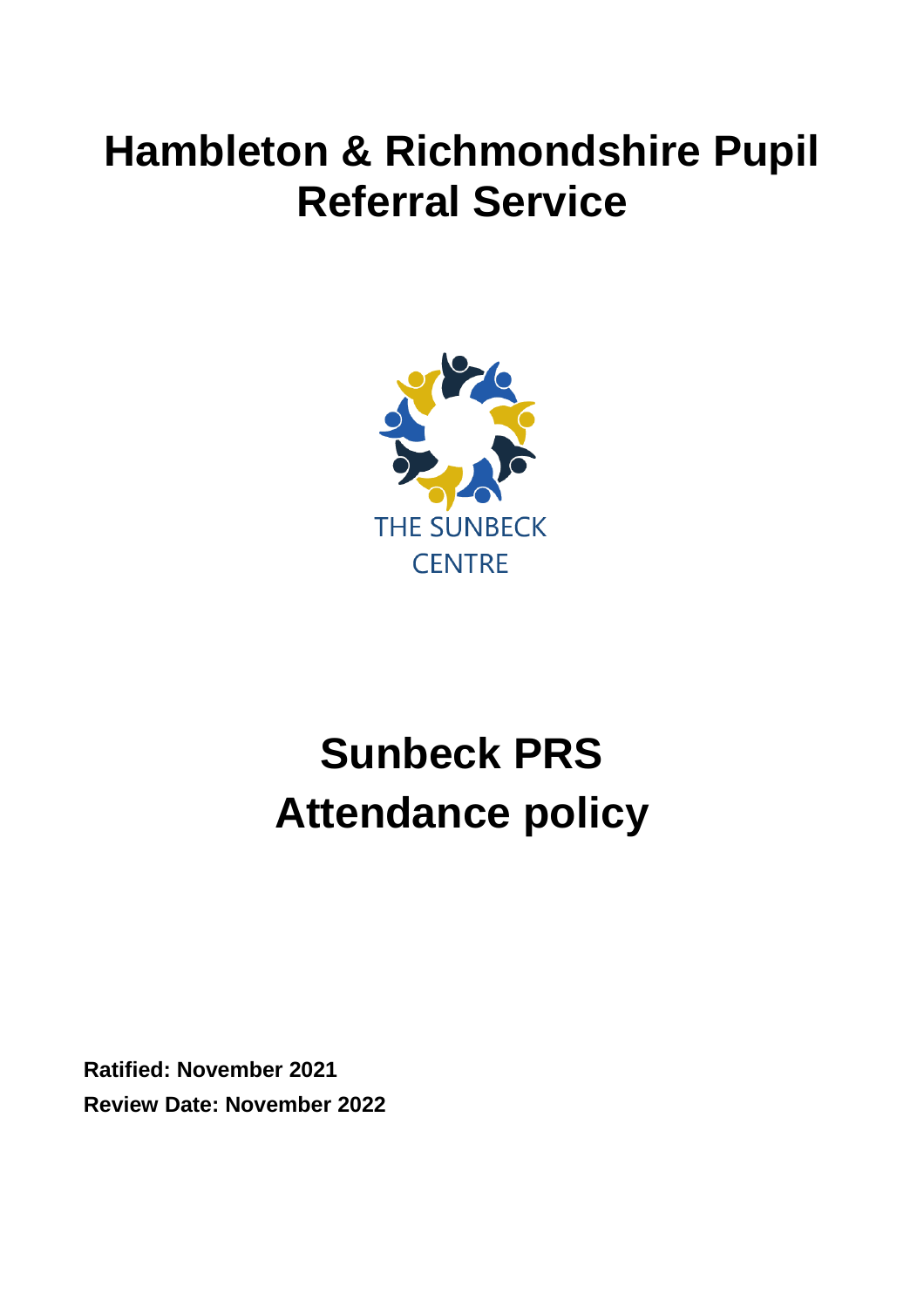## Contents

<span id="page-1-0"></span>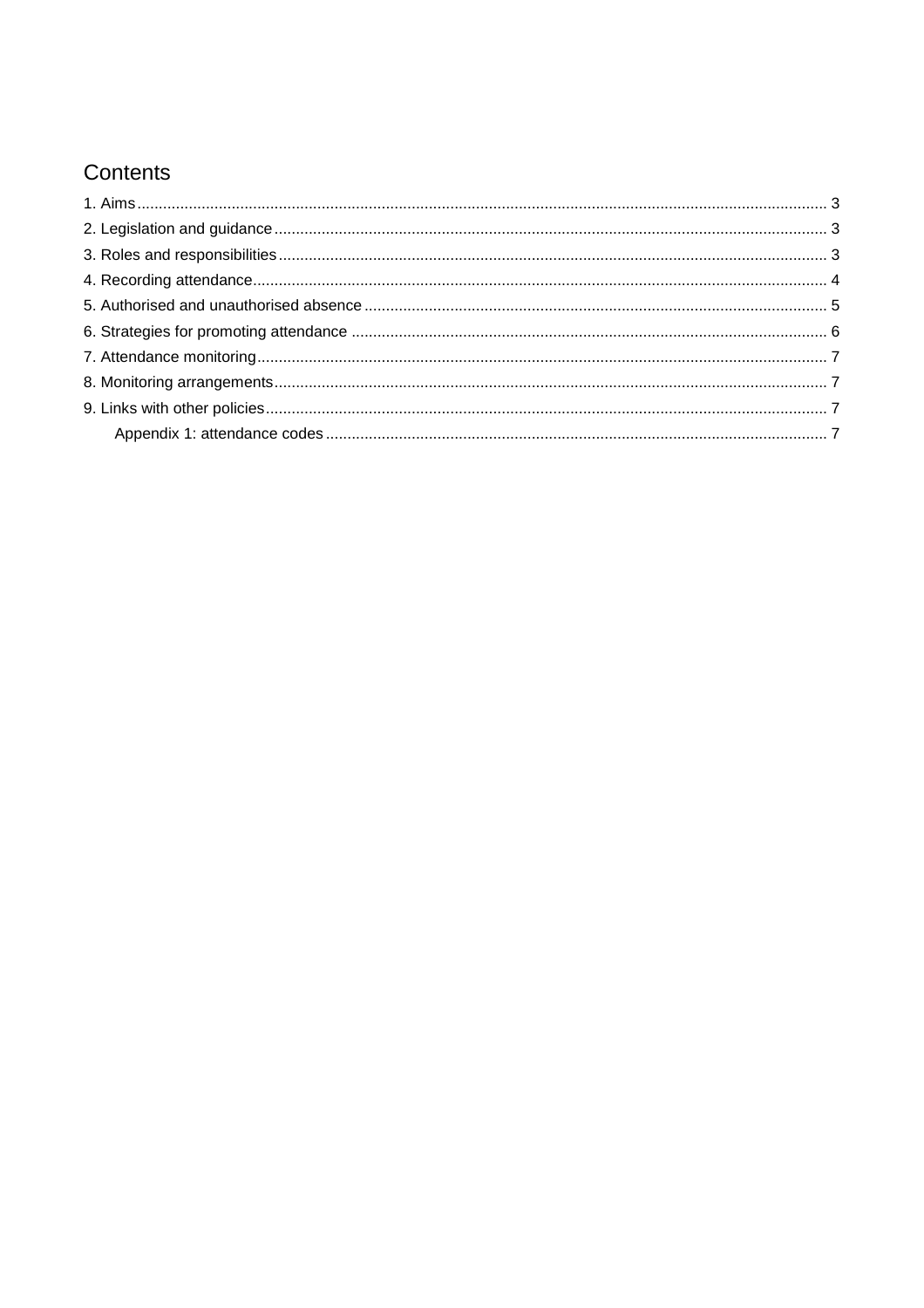## **1. Aims**

We recognize that many of our pupils come to us with a history of poor school attendance. We aim to improve this and secure more positive outcomes for all by taking a holistic approach to attendance.

We are committed to meeting our obligations with regards to school attendance by:

- Promoting good attendance and reducing absence, including persistent absence
- Ensuring every pupil has access to full-time education to which they are entitled
- Acting early to address patterns of absence

We will also support parents to perform their legal duty to ensure their children of compulsory school age attend regularly, and will promote and support punctuality in attending lessons.

## <span id="page-2-0"></span>**2. Legislation and guidance**

This policy meets the requirements of the school attendance quidance from the Department for Education (DfE), and refers to the DfE's statutory guidance on [school attendance parental responsibility measures.](https://www.gov.uk/government/publications/parental-responsibility-measures-for-behaviour-and-attendance) These documents are drawn from the following legislation setting out the legal powers and duties that govern school attendance:

- Part 6 of [The Education Act 1996](https://www.legislation.gov.uk/ukpga/1996/56/part/VI/chapter/II)
- Part 3 of [The Education Act 2002](http://www.legislation.gov.uk/ukpga/2002/32/part/3/chapter/3)
- Part 7 of [The Education and Inspections Act 2006](http://www.legislation.gov.uk/ukpga/2006/40/part/7/chapter/2/crossheading/school-attendance)
- [The Education \(Pupil Registration\) \(England\) Regulations 2006](http://www.legislation.gov.uk/uksi/2006/1751/contents/made) (and [2010,](https://www.legislation.gov.uk/uksi/2010/1725/regulation/2/made) [2011,](https://www.legislation.gov.uk/uksi/2011/1625/made) [2013,](https://www.legislation.gov.uk/uksi/2013/756/made) [2016](https://www.legislation.gov.uk/uksi/2016/792/made/data.html) amendments)
- [The Education \(Penalty Notices\) \(England\) \(Amendment\) Regulations 2013](https://www.legislation.gov.uk/uksi/2013/757/regulation/2/made)

This policy also refers to the DfE's guidance on the [school census,](https://www.gov.uk/guidance/complete-the-school-census) which explains the persistent absence threshold.

## <span id="page-2-1"></span>**3. Roles and responsibilities**

#### **3.1 The Management Committee**

The Management Committee is responsible for monitoring attendance figures for the whole school on at least a termly basis. It also holds the headteacher to account for the implementation of this policy.

The link member on the Management Committee for Attendance is: Emma Lamden.

#### **3.2 The headteacher**

The headteacher is responsible for:

- Implementation of this policy at the school
- Monitoring school-level absence data and reporting it to Management Committee
- Supporting staff with monitoring the attendance of individual pupils
- $\blacktriangleright$  Issuing fixed-penalty notices, where necessary

#### **3.3 The attendance lead**

The school attendance lead: Astrid Saxby

- Monitors attendance data across the school and at an individual pupil level
- Reports concerns about attendance to the headteacher
- Works with local authority officer to tackle persistent absence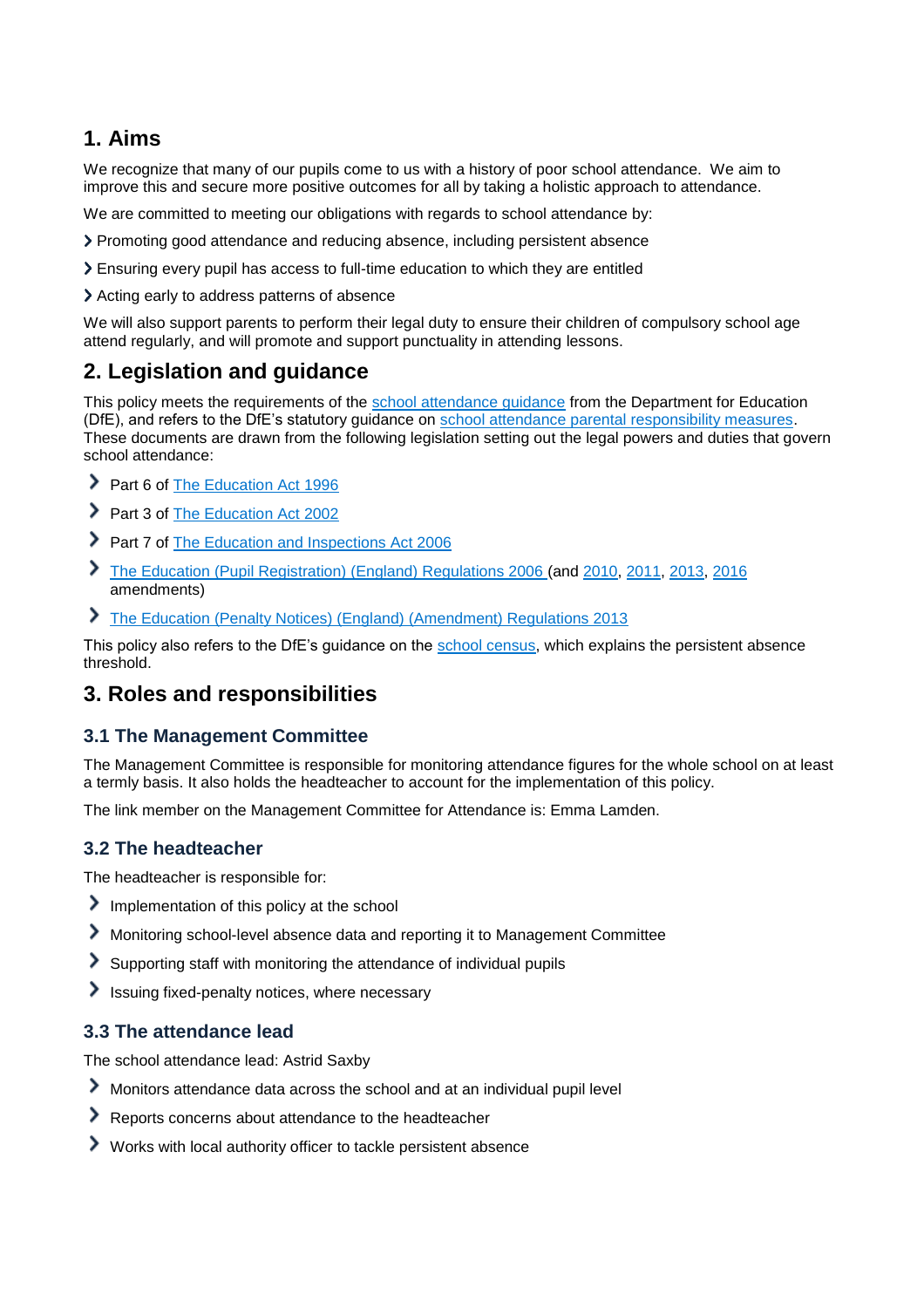Advises the headteacher when to issue fixed-penalty notices

#### **3.4 Key Tutors**

Key Tutors are responsible for monitoring individual attendance for their groups.

- Arranges calls and meetings with parents to discuss attendance issues
- Write SMART action plans for each pupil
- Report any concerns to the fortnightly attendance meeting
- Mentor pupils to overcome barriers to achieving good attendance

#### **3.5 School Admin staff**

School admin staff are expected to take calls from parents about absence and record it on the school system. They will also contact transport companies regarding non attendance. The school admin staff will contact other settings to confirm attendance.

## <span id="page-3-0"></span>**4. Recording attendance**

#### **4.1 Attendance register**

We will keep an attendance register, and place all pupils onto this register.

We will take our attendance register at the start of the first session of each school day and once during the second session. It will mark whether every pupil is:

- Present
- Attending an approved off-site educational activity
- Absent
- Unable to attend due to exceptional circumstances

Any amendment to the attendance register will include:

- The original entry
- The amended entry
- The reason for the amendment
- The date on which the amendment was made
- The name and position of the person who made the amendment

See appendix 1 for the DfE attendance codes.

We will keep every entry on the attendance register for 3 years after the date on which the entry was made.

Pupils must arrive in school by 8:45am on each school day.

The register for the first session will be taken at 8:45am and will be kept open until 9:15am. The register for the second session will be taken at 12:15pm and will be kept open until 12:45pm.

NB. Some pupils arriving by taxi are unable to arrive during these specific times. This is due to taxi contracts beyond our control and in such circumstances, attendance will be recorded accordingly.

#### **4.2 Unplanned absence**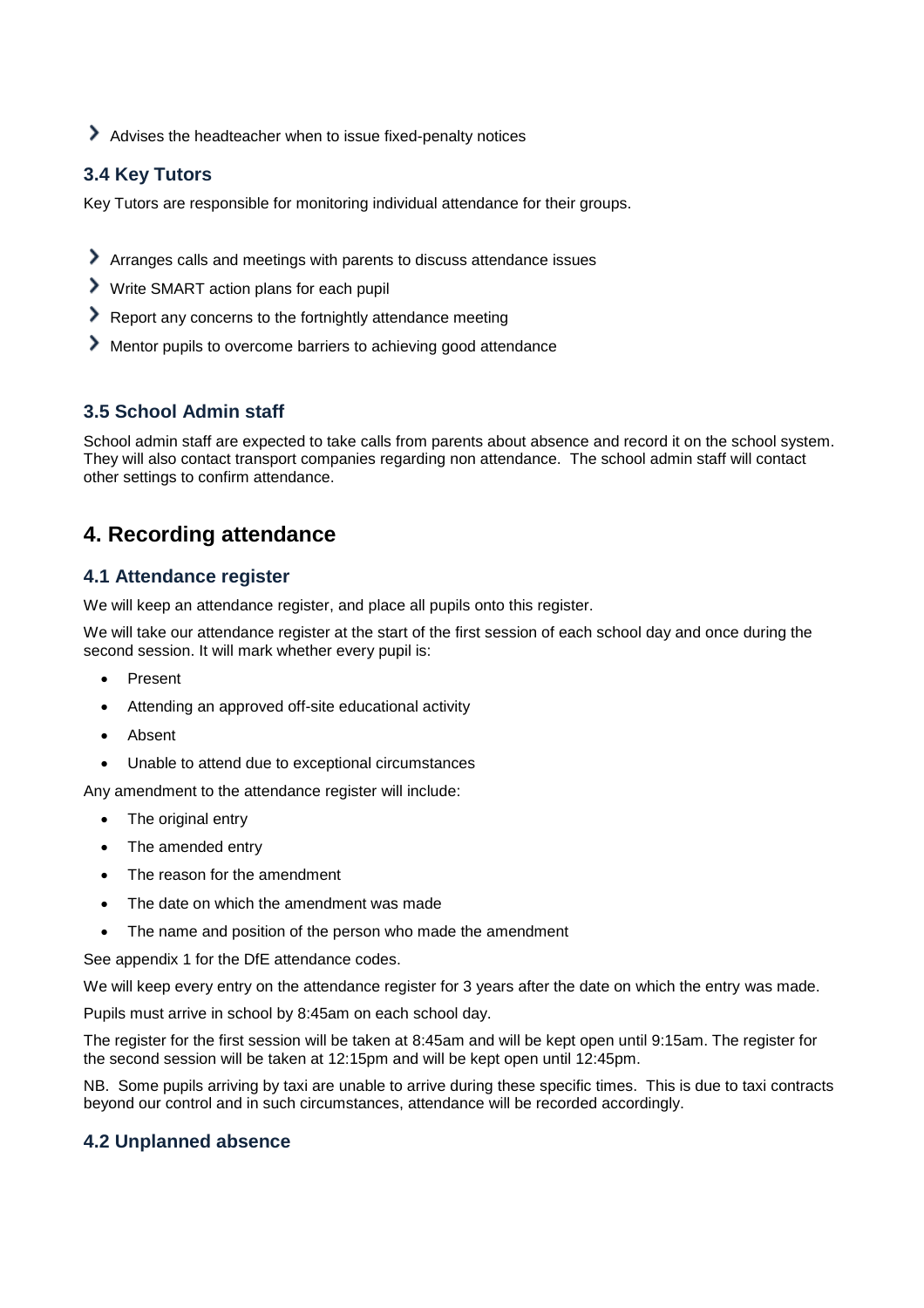The pupil's parent/carer must notify the school on the first day of an unplanned absence by 9.15am or as soon as practically possible (see also section 7). This needs to be via a phone call to main reception or the school mobile number.

We will mark absence due to illness as authorised unless the school has a genuine concern about the authenticity of the illness.

If the authenticity of the illness is in doubt, the school may ask the pupil's parent/carer to provide medical evidence, such as a doctor's note, prescription, appointment card or other appropriate form of evidence. We will not ask for medical evidence unnecessarily.

If the school is not satisfied about the authenticity of the illness, the absence will be recorded as unauthorised and parents/carers will be notified of this in advance.

#### **4.3 Planned absence**

Attending a medical or dental appointment will be counted as authorised as long as the pupil's parent/carer notifies the school in advance of the appointment.

However, we encourage parents/carers to make medical and dental appointments out of school hours where possible. Where this is not possible, the pupil should be out of school for the minimum amount of time necessary.

The pupil's parent/carer must also apply for other types of term-time absence as far in advance as possible of the requested absence. Go to section 5 to find out which term-time absences the school can authorise.

#### **4.4 Lateness and punctuality**

A pupil who arrives late:

- $\geq$  Before the register has closed will be marked as late, using the appropriate code
- After the register has closed will be marked as absent, using the appropriate code

As most pupils travel from outside the local area the school acknowledges difficulties and issues with transport delays. In such circumstances, a pupil will not be detrimentally affected on their attendance record. Such issues will be addressed with the transport company and also during tutor time through the attendance action plan.

#### **4.5 Following up absence**

Where any child we expect to attend school does not attend, or stops attending, the school will:

- Follow up on their absence with their parent/carer to ascertain the reason, by a phone call by their key tutor
- Ensure proper safeguarding action is taken where necessary
- Identify whether the absence is approved or not
- I dentify the correct attendance code to use

#### **4.6 Reporting to parents**

Parents receive a termly report including data on attendance. Key tutors will contact parents were attendance issues arise, prior to receiving the termly report.

## <span id="page-4-0"></span>**5. Authorised and unauthorised absence**

#### **5.1 Approval for term-time absence**

The headteacher will only grant a leave of absence to pupils during term time if they consider there to be 'exceptional circumstances'. A leave of absence is granted at the headteacher's discretion.

We define 'exceptional circumstances' as circumstances linked to the welfare of the pupil.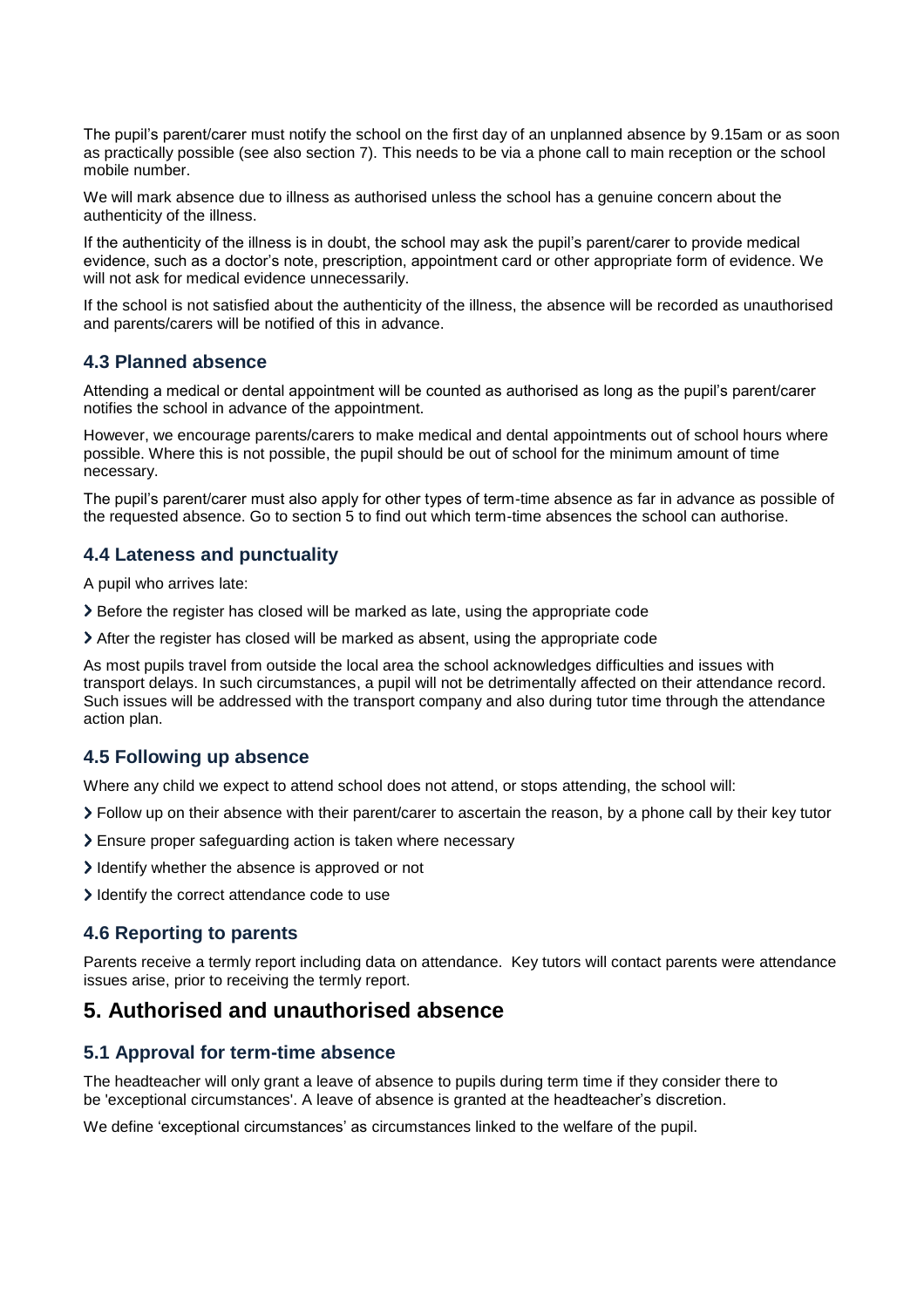The school considers each application for term-time absence individually, taking into account the specific facts, circumstances and relevant context behind the request.

Valid reasons for **authorised absence** include:

- Illness and medical/dental appointments (see sections 4.2 and 4.3 for more detail)
- Religious observance where the day is exclusively set apart for religious observance by the religious body to which the pupil's parents belong. If necessary, the school will seek advice from the parents' religious body to confirm whether the day is set apart
- Traveller pupils travelling for occupational purposes this covers Roma, English and Welsh Gypsies, Irish and Scottish Travellers, Showmen (fairground people) and Circus people, Bargees (occupational boat dwellers) and New Travellers. Absence may be authorised only when a Traveller family is known to be travelling for occupational purposes and has agreed this with the school but it is not known whether the pupil is attending educational provision
- Other possible 'exceptional circumstances' where the headteacher of school may grant term-time holiday
- $\blacktriangleright$  Study leave
- Flexi-schooling requests –see separate policy

#### **5.2 Reducing persistent absence**

First day absence – contacting parent or carer

Attendance monitoring on a fortnightly basis

Attendance action plans written and discussed regularly with pupil and parent

Meeting with parent or carer if issues persist

Initial warning letter sent at the half term monitoring point if attendance is under 90%

Follow the procedures outlined in the North Yorkshire Attendance Policy

#### **5.3 Legal sanctions**

The school or local authority can fine parents for the unauthorised absence of their child from school, where the child is of compulsory school age.

If issued with a fine, or penalty notice, each parent must pay £60 within 21 days or £120 within 28 days. The payment must be made directly to the local authority.

Penalty notices can be issued by a headteacher, local authority officer or the police.

The decision on whether or not to issue a penalty notice may take into account:

- The number of unauthorised absences occurring within a rolling academic year
- One-off instances of irregular attendance, such as holidays taken in term time without permission
- Where an excluded pupil is found in a public place during school hours without a justifiable reason

If the payment has not been made after 28 days, the local authority can decide whether to prosecute or withdraw the notice.

## <span id="page-5-0"></span>**6. Strategies for promoting attendance**

Regular focus on attendance in form time by key tutors, including addressing the occasional absences for minor illness.

Supporting pupils who have historically had poor attendance prior to coming to the Sunbeck Centre. Talking to parents at the induction meeting about issues, explaining our expectations and looking for ways to support attendance.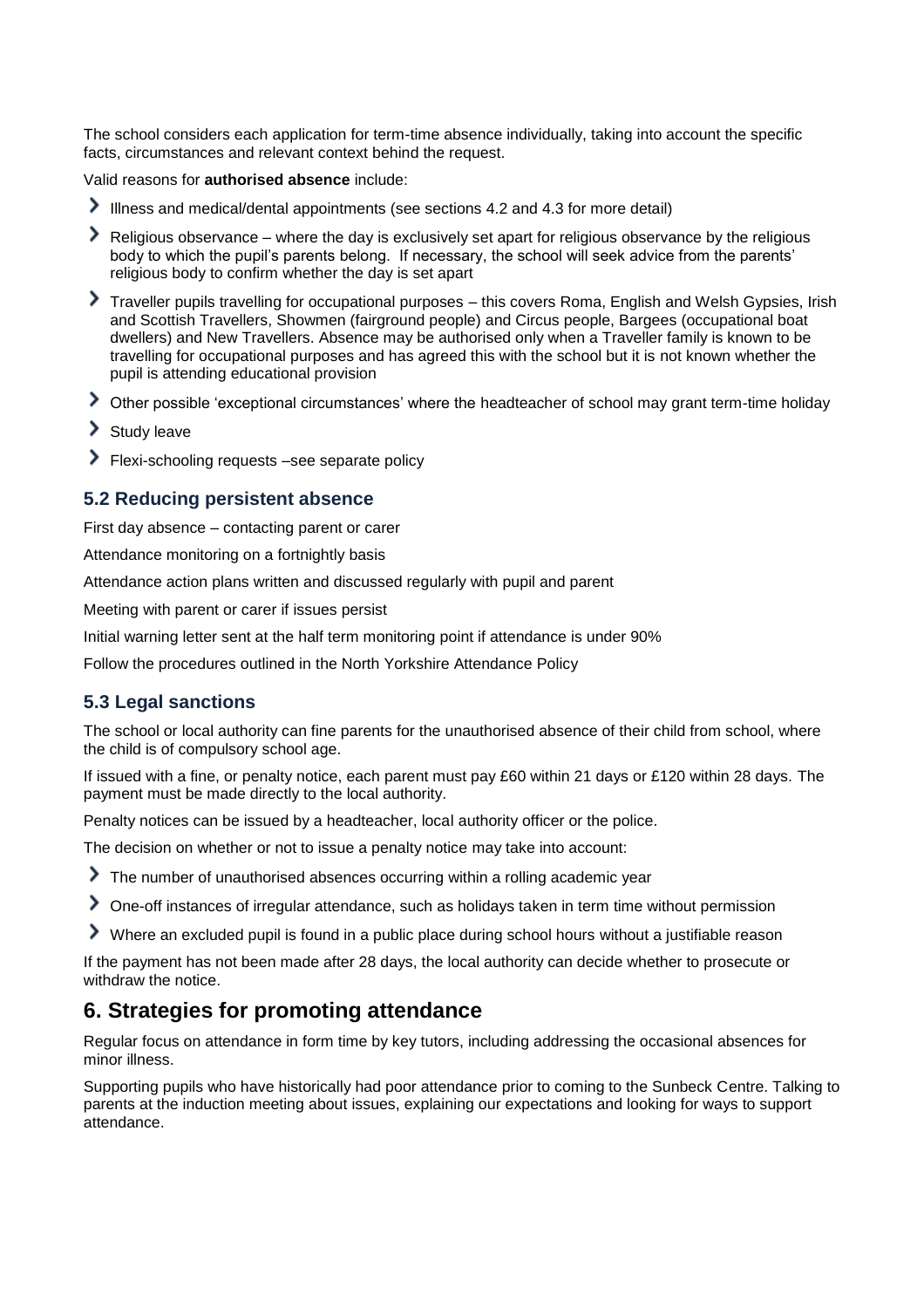Celebrating good attendance with rewards for 100% attendance with weekly pizza. Celebrating good attendance over the half term with a reward trip.

All staff promote good attendance and link it to positive learning outcomes.

Fortnightly staff meeting to review attendance data and have a whole school approach to tackling any dips in attendance. This might include contacting outside agencies for additional support, looking at the timetabled provision, having a review meeting with parents etc.

## <span id="page-6-0"></span>**7. Attendance monitoring**

The attendance lead at our school monitors pupil absence on a fortnightly basis.

A pupil's parent/carer is expected to call the school in the morning if their child is going to be absent due to ill health (see section 4.2).

If a pupil's absence goes above 3 days, the school will contact the parent/carer of the pupil to discuss the reasons for this.

If a pupil's absence continue to rise after contacting their parent/carer, we will consider involving the Early Help team. The persistent absence threshold is 10%. If a pupil's individual overall absence rate is greater than or equal to 10%, the pupil will be classified as a persistent absentee.

Pupil-level absence data will be collected each term and published at national and local authority level through the DfE's school absence national statistics releases. The underlying school-level absence data is published alongside the national statistics. The school will compare attendance data to the national average, and share this with the Management Committee.

The register is recorded on SIMs and the data from that system used to calculate attendance figures for each pupil. In line with government guidelines the attendance of boys, girls, pupils having free school meals, pupils with pupil premium, pupils on the SEND register and pupils with English as Additional Language are all tracked separately.

### <span id="page-6-1"></span>**8. Monitoring arrangements**

This policy will be reviewed as guidance from the local authority or DfE is updated, and as a minimum 2 years by the Attendance Lead. At every review, the policy will be approved by the full Management Committee.

## <span id="page-6-2"></span>**9. Links with other policies**

This policy links to the following policies:

- Child protection and safeguarding policy
- $\blacktriangleright$  Behaviour policy

<span id="page-6-3"></span>**Appendix 1: attendance codes** 

The following codes are taken from the DfE's guidance on school attendance.

| Code | <b>Definition</b> | <b>Scenario</b>                            |
|------|-------------------|--------------------------------------------|
|      | Present (am)      | Pupil is present at morning registration   |
|      | Present (pm)      | Pupil is present at afternoon registration |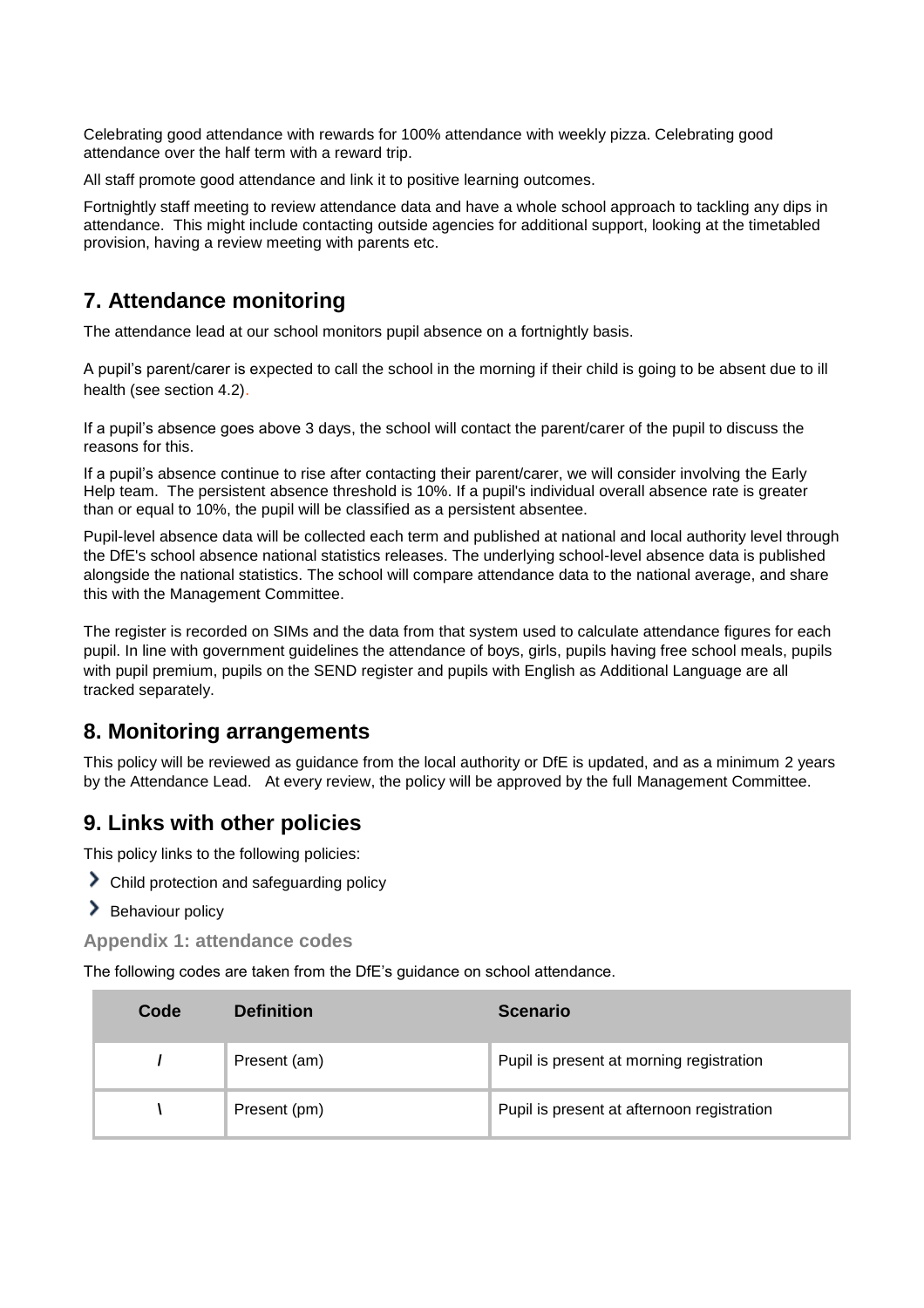|   | Late arrival                  | Pupil arrives late before register has closed                                      |
|---|-------------------------------|------------------------------------------------------------------------------------|
| B | Off-site educational activity | Pupil is at a supervised off-site educational<br>activity approved by the school   |
| D | Dual registered               | Pupil is attending a session at another setting<br>where they are also registered  |
| J | Interview                     | Pupil has an interview with a prospective<br>employer/educational establishment    |
| P | Sporting activity             | Pupil is participating in a supervised sporting<br>activity approved by the school |
| v | Educational trip or visit     | Pupil is on an educational visit/trip organised, or<br>approved, by the school     |
| W | Work experience               | Pupil is on a work experience placement                                            |

**College** 

| Code                      | <b>Definition</b>           | <b>Scenario</b>                                                               |  |
|---------------------------|-----------------------------|-------------------------------------------------------------------------------|--|
| <b>Authorised absence</b> |                             |                                                                               |  |
| $\mathbf C$               | Authorised leave of absence | Pupil has been granted a leave of absence due to<br>exceptional circumstances |  |
| Е                         | Excluded                    | Pupil has been excluded but no alternative<br>provision has been made         |  |
| Н                         | Authorised holiday          | Pupil has been allowed to go on holiday due to<br>exceptional circumstances   |  |
|                           | <b>Illness</b>              | School has been notified that a pupil will be<br>absent due to illness        |  |
| M                         | Medical/dental appointment  | Pupil is at a medical or dental appointment                                   |  |
| R                         | Religious observance        | Pupil is taking part in a day of religious<br>observance                      |  |
| S                         | Study leave                 | Year 11 pupil is on study leave during their<br>public examinations           |  |